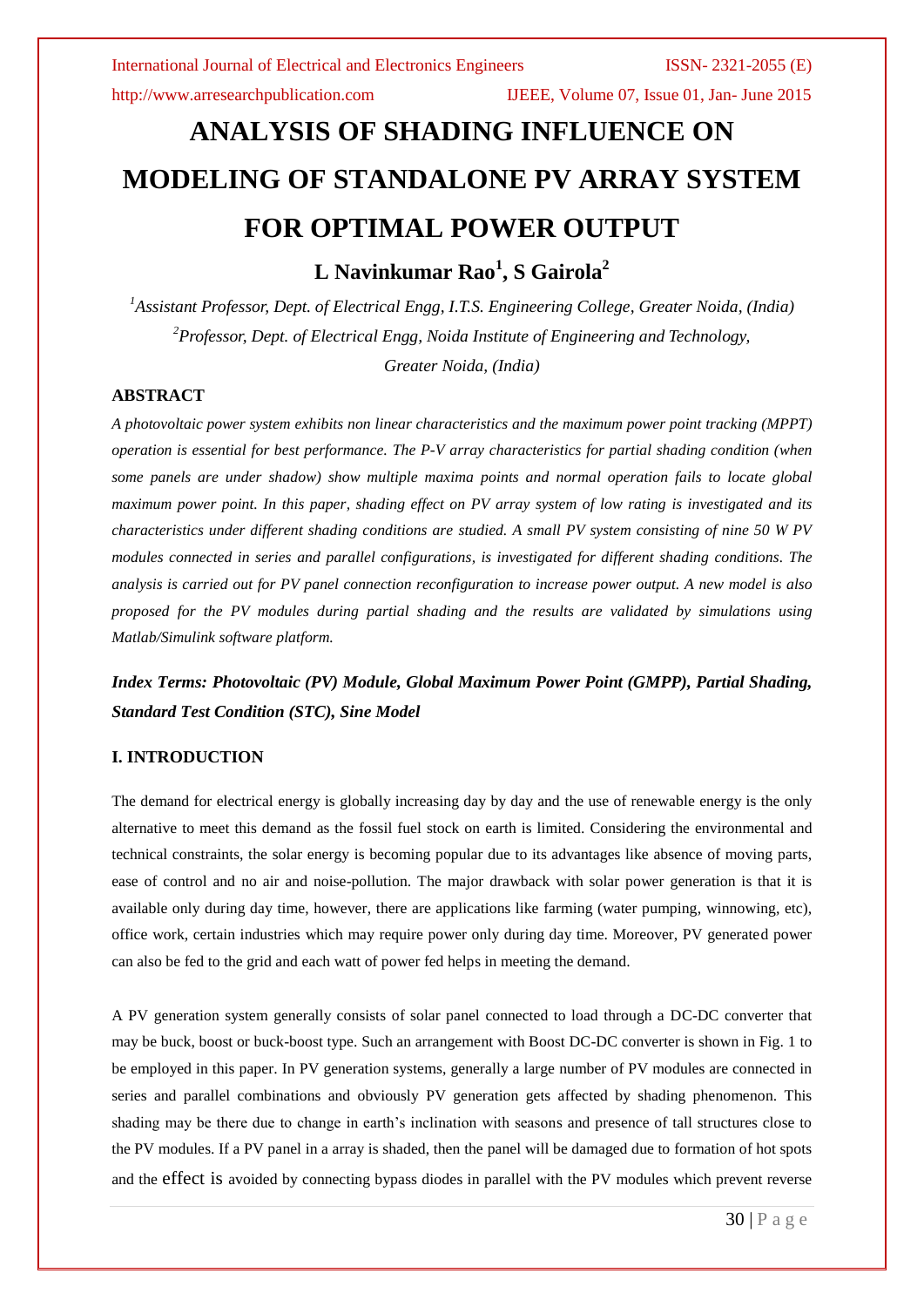### http://www.arresearchpublication.com IJEEE, Volume 07, Issue 01, Jan- June 2015

current flow through shaded panel. In PV generation system, the insolation is not uniform throughout the day, moreover, some panels may be under shadow during the day time because of obstruction from long trees, tall buildings, cloudy conditions, poles, etc. present near the panel layout. This shading causes a mismatch in generation of modules output in each string and affects the overall efficiency of PV generation. The loss in generation due to shading can be found to be proportional to shaded area and location of PV module in a given array. A single PV panel has low voltage and current rating and its single diode model is shown in Fig. 2 for 50W ratings. Its I-V and P-V characteristics are shown in Fig. 3 under standard test conditions (STC) that depicts its non linear behavior. The modeling and parameter identification for PV systems is described by various researchers [1-2]

J.S. Ramos et.al. [3] has shown that at well depth of 100 m the pumping of water cost about 1.07  $\epsilon/m^3$  where the required pump power is of 154 W and a solar array of 195 W-peak  $(W_p)$  is used. When a 720 W-p PV array is connected to a permanent magnet DC (PMDC) motor coupled with centrifugal pump at 5-8 m water head 20 to 840 lit/min can be drawn depending on the solar intensity. This means 38000 l volume of water can be pumped for the water head of 5 m with 9 hours of operation [4]. Several types of pumps and motors are available in the markets which are based on the PV pumping technology. If such PV based water pumping is used in villages or fields, the shading influence shall hamper the performance and therefore the investigation becomes important.



**Fig.1 Circuit Diagram of Boost Converter for Effective Load Matching**



**Fig.2 Single Diode Equivalent Circuit of PV Panel Representing Model Parameters**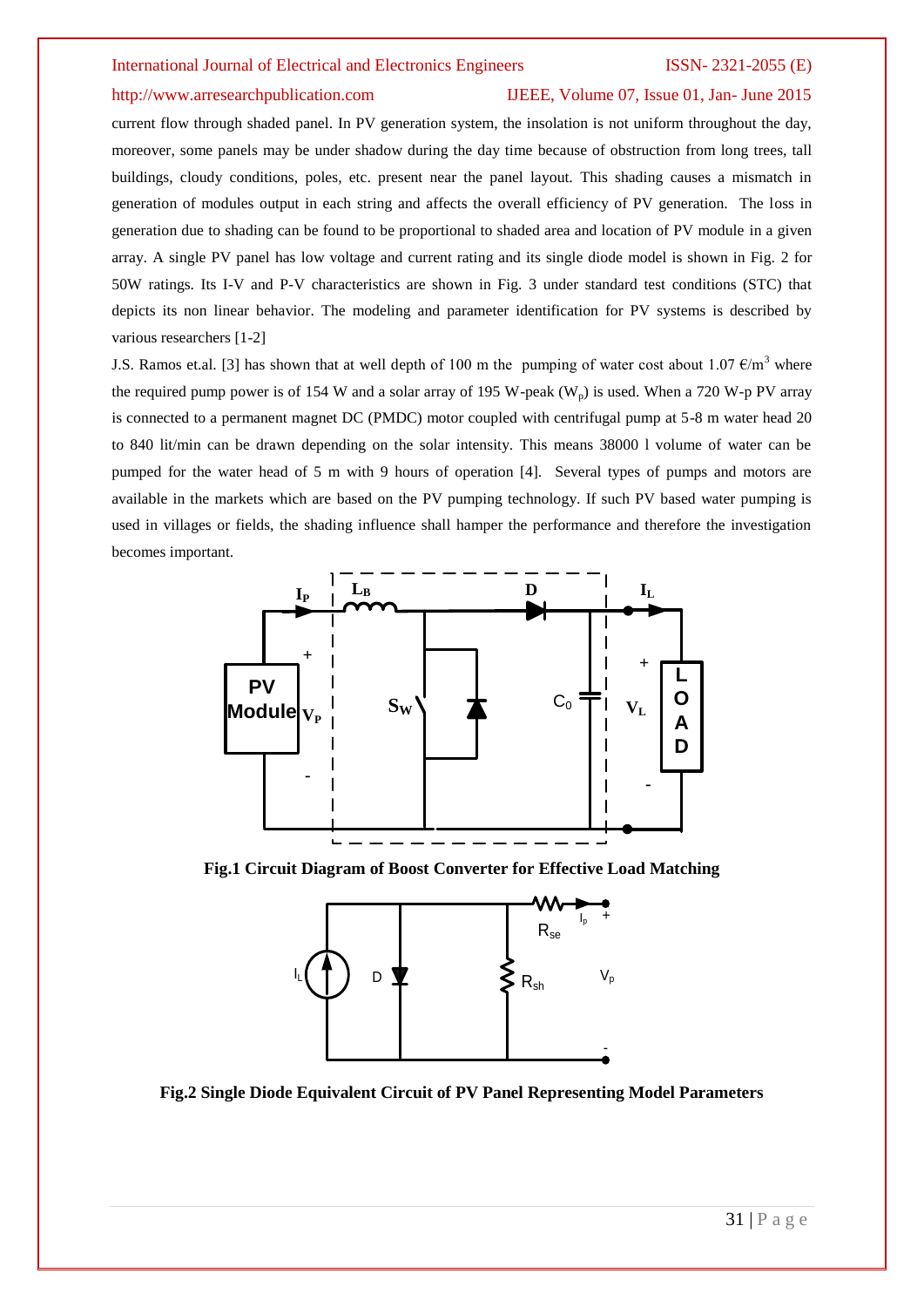http://www.arresearchpublication.com IJEEE, Volume 07, Issue 01, Jan- June 2015





modules connected in an  $3 \times 3$  array as shown in Fig. 4. The detailed characteristics, analysis and representation are presented here in a novel way that shall be highly beneficial for flexible controller development including shading conditions.

| S. No.        | <b>Electrical Characteristics of Panel</b> | <b>BP-350</b> |
|---------------|--------------------------------------------|---------------|
|               | Maximum power point $(P_{max})$            | 50 W          |
| $\mathcal{D}$ | Voltage at $P_{max}(V_{mp})$               | 17.3 V        |
| 3             | Current at $P_{max}$ (I <sub>mp</sub> )    | 2.89A         |
|               | Short circuit current $I_{sc}$             | 3.17A         |
|               | Open circuit voltage $V_{oc}$              | 21.8 V        |

**Table I. BP-PV Panel Specifications**

# **II. SYSTEM MODELLING**

### **2.1 Model of PV Cell**

A PV array consists of number of PV panel connected in series and parallel. The 50 W PV panel BP350, also described in [1], is used for PV array and analysis purpose. A PV panel is modeled as a current source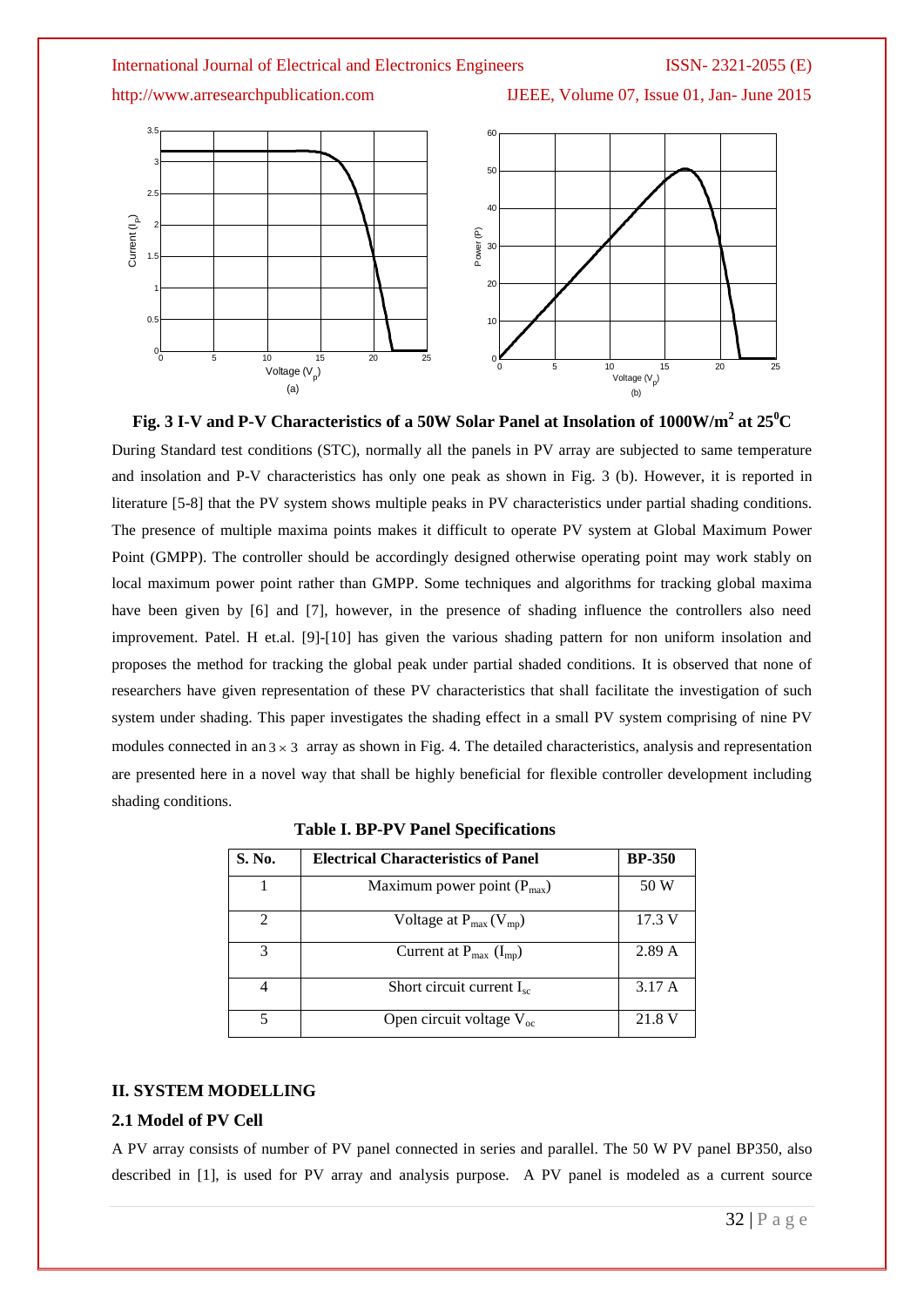### http://www.arresearchpublication.com IJEEE, Volume 07, Issue 01, Jan- June 2015

connected in parallel with diode with shunt and series resistance and the current equation that governs panel voltage and current [1-2] is given by

$$
I = I_{L} - I_{0} \begin{pmatrix} \frac{V + IR_{se}}{b} - 1 \\ \frac{V}{b} - 1 \end{pmatrix} - \frac{V + IR_{se}}{R_{sh}} \tag{1}
$$

where  $b = \frac{N_s \gamma K T}{\rho}$ *q*  $=\frac{N_s \gamma K I}{(2)}$ 

*IL* is light generated current,

D is diode

*q* is electron charge  $1.6 \times 10^{-19}$  C

*K* is Boltzmann's constant.  $1.38 \times 10^{-23}$  J/K

 $\gamma$  is the photovoltaic single cell ideal factor (value for which varies within 1-2).

 $N<sub>S</sub>$  is the number of cells in series

*T* is the PV panel temperature in K.

*I<sup>0</sup>* is diode reverse saturation current

 $R_{se}$  and  $R_{sh}$  are the resistance shown in Fig. 2

The electrical power output delivered by a photovoltaic panel depends upon solar insolation, cell temperature, sun's incidence angle and load resistance. The PV module manufacturer typically provides operational data for photovoltaic panels at STC. The data provided is the open circuit voltage (*Voc*), the short circuit current  $(I_{sc})$ , the maximum power point voltage  $(V_{mpp})$  and maximum power point current  $(I_{mpp})$ , the temperature drift coefficients at open circuit voltage and short circuit current. The specification for the 50 W PV panel employed is given in Table I [1]. It is worth mentioning here that Eqn. (1) is a mixed equation that is difficult to solve moreover, it is for STC and not for partial shading. It can be solved only with iterative methods by making certain assumptions.

### **2.2 Series and Parallel Configuration of PV array**

A  $3 \times 3$  PV array (450 W) is formed by connecting PV panels in series and parallel arrangement for investigation, as shown in Fig 4 (CASE-1). In this arrangement, three strings are connected in parallel and each string consists of three PV panels connected in series. Each panel has characteristics as given in Fig. 3. The 3x3 array of these panels has P-V characteristics given in Fig. 4(b) for STC. However during partial shading condition, multiple peak points are formed in P-V characteristics as shown in Fig. 5(a)-5(e) for some cases (CASE 2-6). Therefore, for best utilization of PV system, it is necessary to operate PV generator at global maximum power point and whole of generated power may be fed to the power grid or loads where varying power can be supplied. This matching of load to PV source is possible by employing the intermediate DC-DC converter, which continuously controls the voltage and current levels thereby moving the operating point as described by some researchers [6-8].

The investigation for analysis of partial shading influence on PV system is carried out under non-uniform insolation (at 1000 W/m<sup>2</sup> and 500 W/m<sup>2</sup>) and standard operating temperature (25<sup>0</sup>C) and kept under following six cases:

**CASE 1**: All nine panels are working under normal insolation condition, without any shading as shown in Fig. 4(a). The P-V characteristics obtained for this case is also shown at 100 % insolation level (1000 W/m<sup>2</sup>)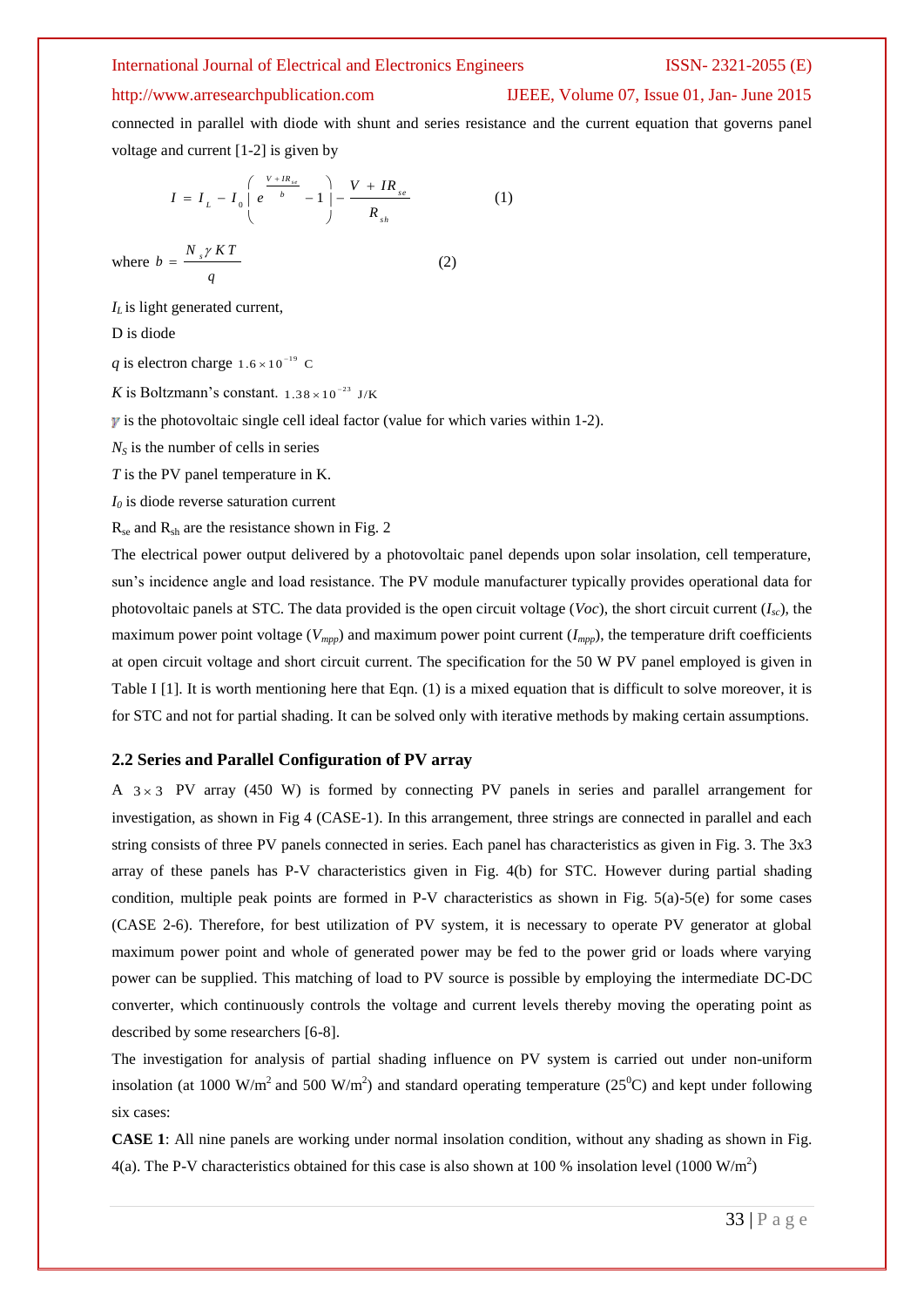

Fig. 4 3×3 PV Array Configuration Having Nine Panels Connected in Series-Parallel **Arrangement. (CASE 1 All Panels are Receiving Insolation of 1000 W/m<sup>2</sup> at 25° C)**

**CASE 2:** A single panel (No. 7) in the corner of  $3 \times 3$  PV array is shaded due to obstruction while other 8 panels are working under normal insolation condition. The P-V characteristics obtained is as shown in Fig. 5(a). The characteristic shows two peak power points. g under normal insolation condition<br>shows two peak power points.<br> $\frac{3 \times 3PV}{P} = \frac{3 \times 3PV}{P} = \frac{3 \times 3PV}{P} = \frac{3 \times 3PV}{P}$ 



Fig. 5 (A) A  $3 \times 3$  PV Array Configuration Having Nine Panels Connected In Series-Parallel **Arrangement With One Panel Shaded (CASE 2). PV Characteristic Is Shown For 100% Shading On Panel** 7.

CASE 3: When two panels (No. 7 and 8) in a corner of the  $3 \times 3$  array are shaded while other seven panels are working under normal insolation condition as shown in Fig. 5(b). The characteristic shows two peak power points.



Fig. 5 (B) A  $3 \times 3$  PV Array Configuration Having Nine Panels Connected in Series-Parallel **Arrangement with Two Panels Shaded (CASE 3). PV Characteristic is Shown for 100%, Shading on Panel 7 & 8.**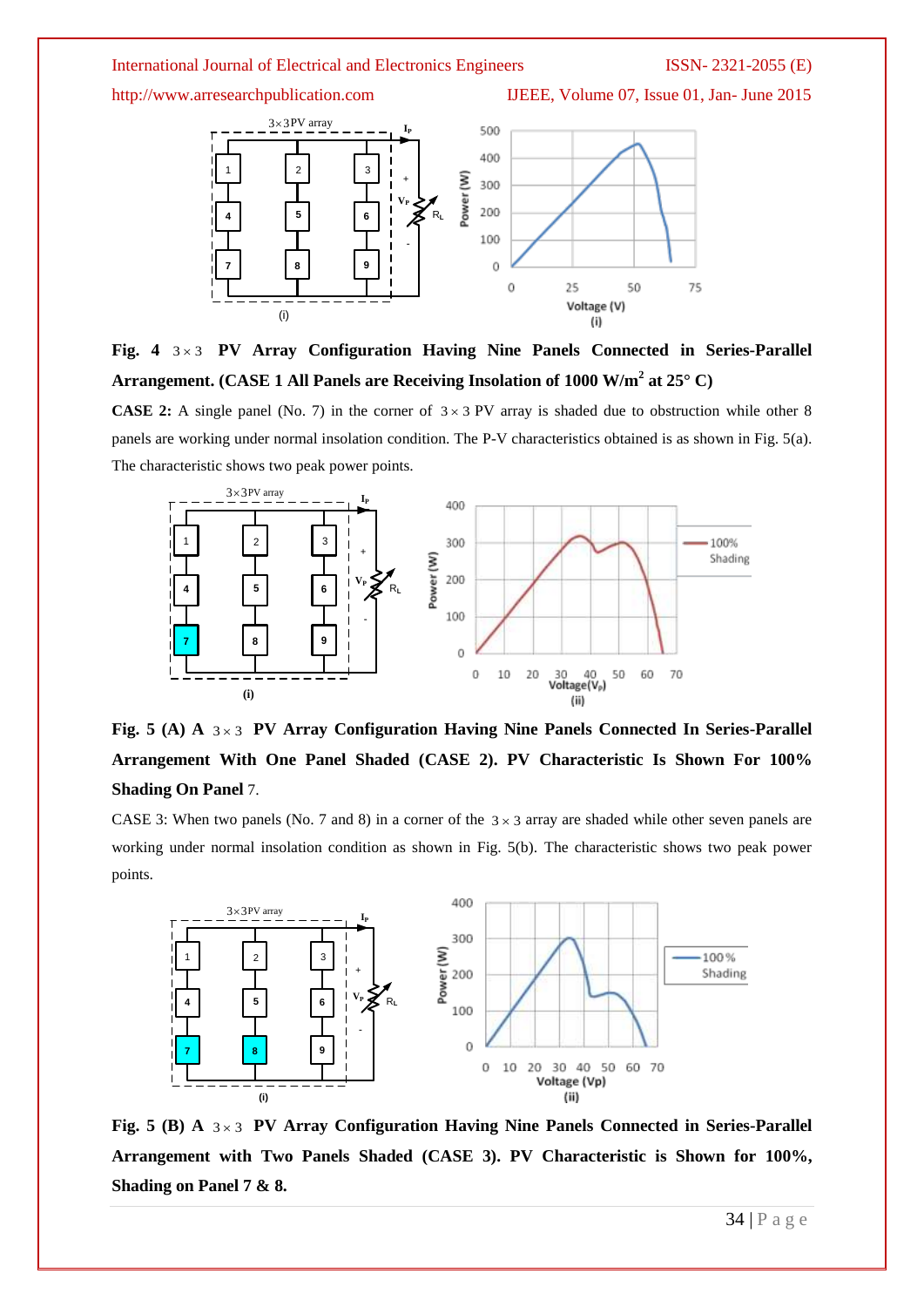http://www.arresearchpublication.com IJEEE, Volume 07, Issue 01, Jan- June 2015

CASE 4: When two panels (No. 4 and 7) in a corner of the  $3 \times 3$  array are shaded while other seven panels are working under normal insolation condition as shown in Fig. 5(c). The characteristic shows multiple peak points.



Fig. 5 (C) A  $3 \times 3$  PV Array Showing Configurations Having Nine Panels Connected In Series-**Parallel Arrangement with Two Panels in Series are Shaded (CASE-4). PV Characteristic is Shown for 100% Shading On Panel 4 & 7.**

CASE 5: The three panels (No. 4, 7 and 8) in a corner of the  $3 \times 3$  array are shaded (two from first string and one from second string) due to obstruction, while other 6 panels are working under normal insolations as shown in Fig. 5(d). The characteristic shows three peak points.

CASE 6: The three panels numbered as 4, 7 and 8 of an  $3 \times 3$  array are shaded due to obstruction are reconfigured (one from each string) and other 6 panels are working under normal insolations condition as shown in Fig. 5(e). A four pole double throw (FPDT) switch is employed (Fig  $5(e)$ ) for reconfiguration of PV panels. The characteristics shows single peak point and output power is more than that obtained from case 5 when insolation on shaded PV panels is zero. The characteristics obtained for case 2 to 6 cannot be represented simply by exponential equation like Eqn. (1) and needs the mathematical expression for analysis and control. The representation is detailed in following section.



Fig. 5 (D)  $3 \times 3$  PV Array Showing Configuration Having Nine Panels Connected in Series-**Parallel Arrangement with Three Panels (Panel 4, 7 & 8) Shaded (CASE 5). the PV Characteristic is Shown for 100% Shading on Panel 4, 7 & 8.**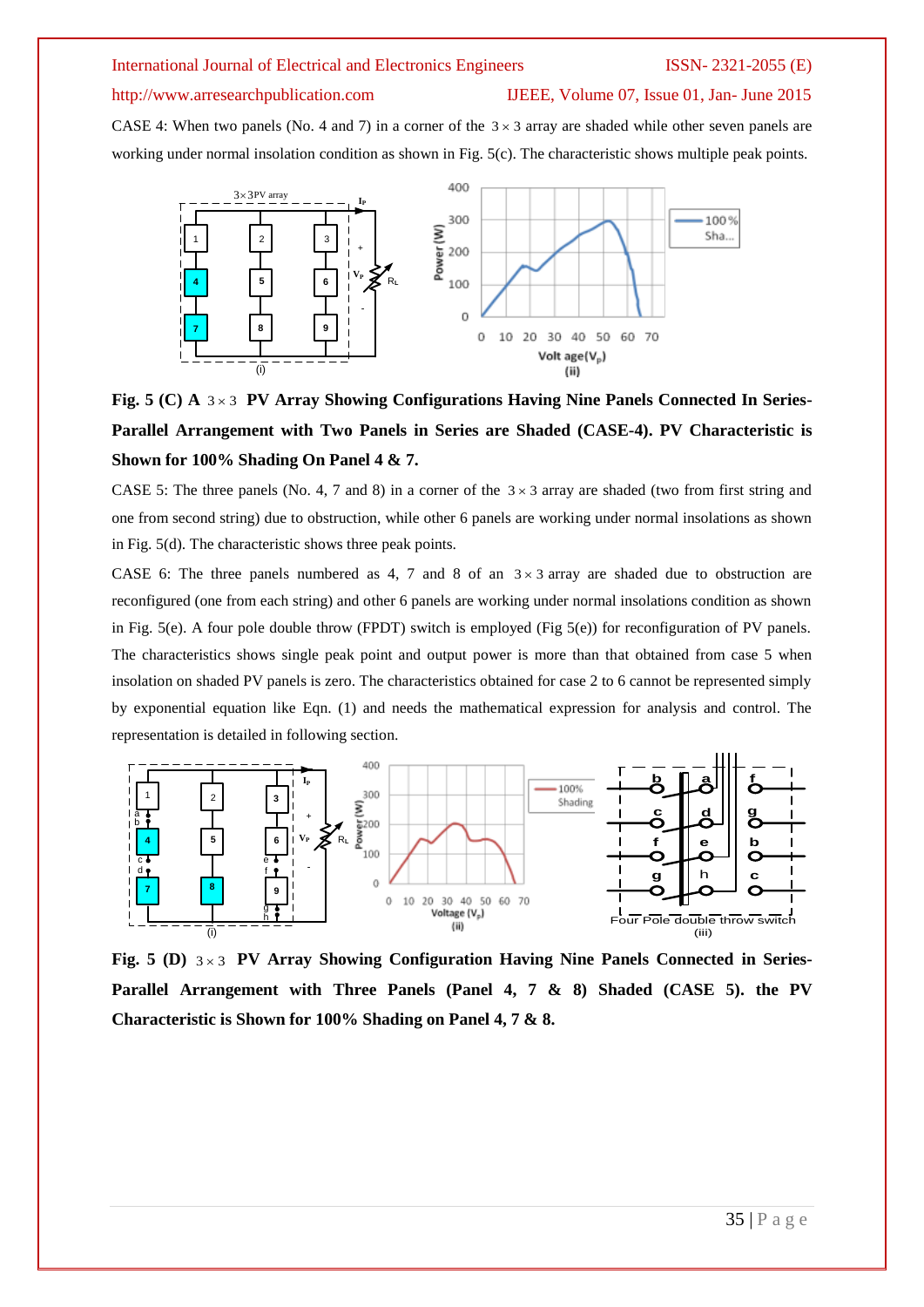

Fig. 5 (E)  $3 \times 3$  PV Array Showing Configuration Having Nine Panels Connected in Series-**Parallel Arrangement with Three Panels (Panel 7, 8 & 4) Shaded (Reconfigured) (CASE 6). The PV Characteristic is Shown for This Case For 100%, Shading on Three Panels.**

| S.<br>No. | Input voltage       | $V_i$   | $10-70$ V                    |
|-----------|---------------------|---------|------------------------------|
| 1         | Output voltage      | $V_{o}$ | 10-150 $[V]$                 |
| 2         | Switching frequency | $f_S$   | $10$ [kHz]                   |
| 3         | Main inductor       | $L_{B}$ | $10 \, \text{m} \, \text{H}$ |
| 4         | Output capacitor    | $C_0$   | $470$ [µ F]                  |
| 5         | Input capacitor     | $C_i$   | 50 [ $\mu$ F]                |
| 6         | Power               | P       | 450 W                        |

**Table II Design Parameters of Boost Converter**

### **III. PROPOSED MODEL**

For panels with or without partial shading of photovoltaic system as shown in CASES 1-6, the relationship

between P and V is proposed have as follows:  
\n
$$
P = \begin{cases} a_1 \sin (b_1 V + c_1) + a_2 \sin (b_2 V + c_2) + a_3 \sin (b_3 V + c_3) \\ + a_4 \sin (b_4 V + c_4) + a_5 \sin (b_5 V + c_5) + a_6 \sin (b_6 V + c_6) \end{cases} \{ u (V) - u (V - V_{max}) \}
$$
\n(3)

Where

V is the panel output voltage of 3x3 PV array;

P is the power output of 3x3 PV array;

Vmax is the maximum possible voltage generated by PV system.

 $a_1$ ,  $a_2$ ,  $a_3$ ,  $a_4$ ,  $a_5$  and  $a_6$  are constants having dimensions of power.

 $b_1$ ,  $b_2$ ,  $b_3$ ,  $b_4$ ,  $b_5$  and  $b_6$  are constants having dimensions of radians/volt

 $c_1, c_2, c_3, c_4, c_5$  and  $c_6$  are constants having dimensions of radian.

This representation is called sine model for PV array in this paper and it is suitable for PV system with or without shading provided the coefficients  $a_x$ ,  $b_x$  and  $c_x$  are correctly known. The power P, the voltage V and current I are directly related, therefore a similar equation between I and V can also be written and may represent its model. This form of equation has advantage over Eqn. 1 which is mixed equation and difficult to solve. The sine model shall also reduce the solving time for iterative control algorithms such as PSO technique used by some researchers [8].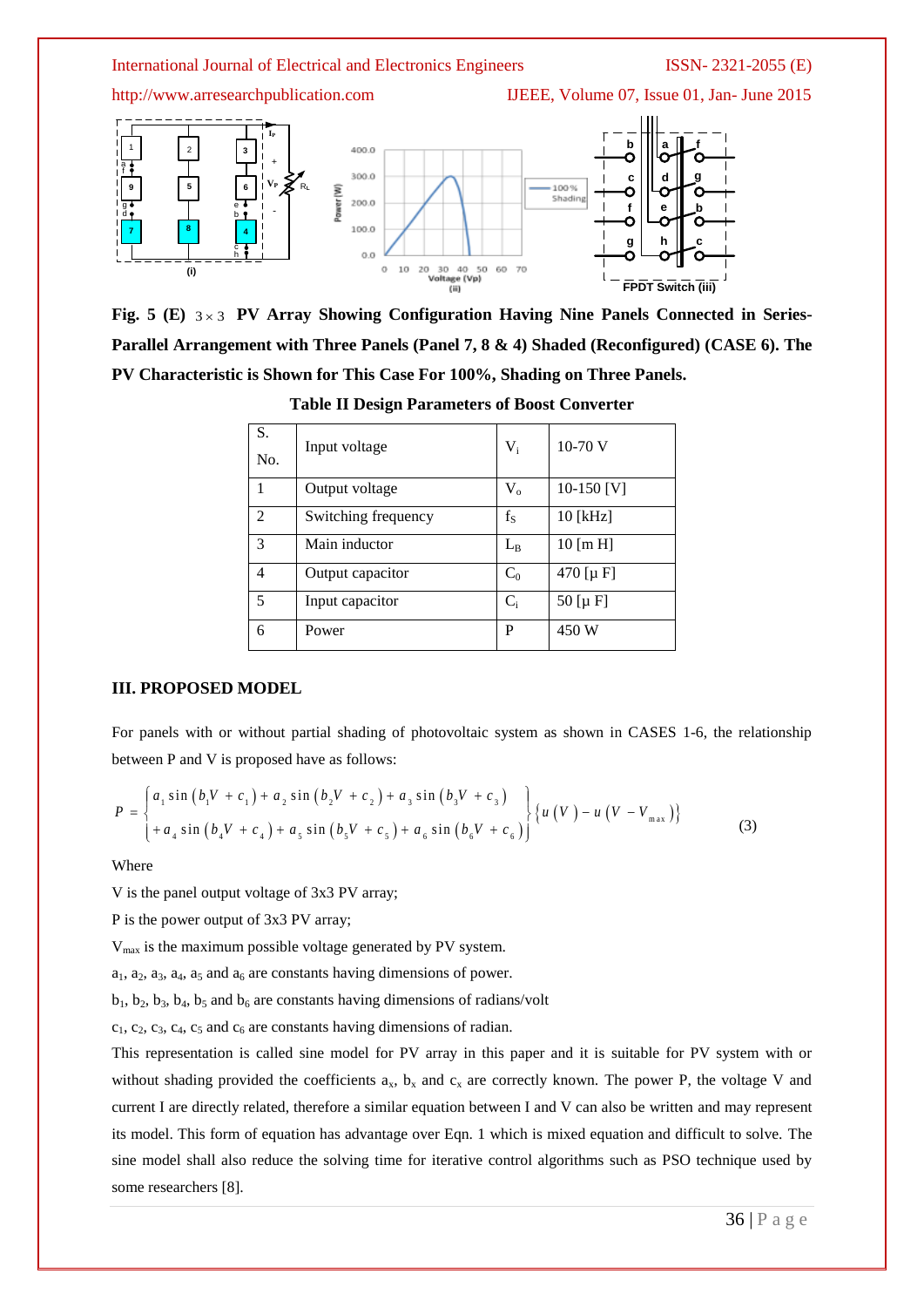### **IV. SIMULATION OF A PV ARRAY**

Using MATLAB/Simulink software the PV array system is simulated. Fig. 6 shows the schematic diagram of complete system, while Fig. 7(a) represents the simulation of complete PV system along with boost converter connected to load. Fig 7(b) shows the schematic diagram of subsystem for simulation of BP-350 photovoltaic panel which employs parameters like series resistance, shunt resistance and reverse saturation current obtained from [1]. Fig.7 (c) shows the schematic diagram of subsystem for simulation of boost converter which employs parameters obtained from Table II. DC-DC boost converter act as interface between PV generating system and load.



### **Fig. 6 Block Diagram Showing PV Array Connected to Load Through Boost Converter**

The operating point of PV array at different load conditions is controlled by DC-DC converter. By varying the duty ratio of the converter, the load matching is obtained. Fig. 3 shows the circuit of boost converter used for changing operating point on P-V characteristics. TABLE II shows the design specifications of boost converter and parameters which are employed for simulation. The output voltage of boost converter is function of duty ratio of switching signal. The output voltage of boost converter is given by equation

$$
V_{_{op}} = \frac{1}{1 - D} V_{_{ip}} \tag{4}
$$

Where

D is duty ratio.

 $V_{in}$  is input voltage for converter

 $V_{op}$  is output voltage for converter



Fig. 7(A) Simulation Model of  $3 \times 3$  PV Array Connected in Series Parallel Arrangement and **Connected to Load Through Boost Converter**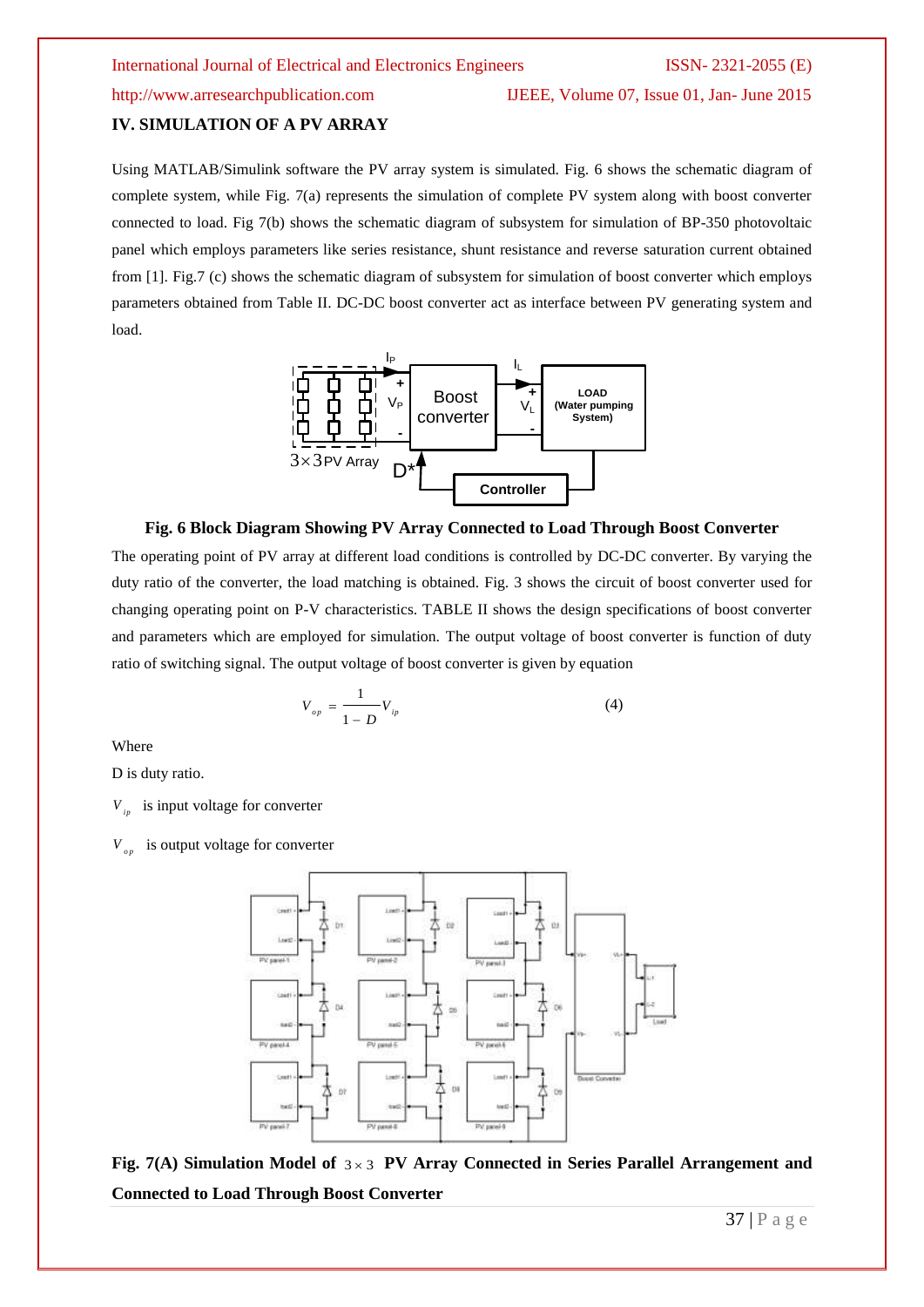http://www.arresearchpublication.com IJEEE, Volume 07, Issue 01, Jan- June 2015







**Fig. 7(C) Simulation Model of Boost Converter Employed in The PV Based System**

## **4.1 Simulation of Proposed Model**

From the values of constants shown in Table V, Eqn. 3 is employed as proposed sine model for the shading condition of CASE V. This model of  $3 \times 3$  PV array connected in series parallel arrangement during shaded condition is connected to load through boost converter. Fig. 8(a) shows the schematic diagram for simulation of proposed model of  $3 \times 3$  PV array connected in series parallel arrangement when three panels are shaded (CASE V). Fig. 8(b) shows the schematic diagram of subsystem for simulation of Eqn. 3 employing parameter from Table V (a). The proposed model is simulated and P-V curve is plotted as shown in Fig. 9 and compared with PV curve obtained from actual model.



Fig. 8(A) Simulation of Proposed Model of  $3 \times 3$  PV Array Connected in Series Parallel **Arrangement When Three Panels are Shaded**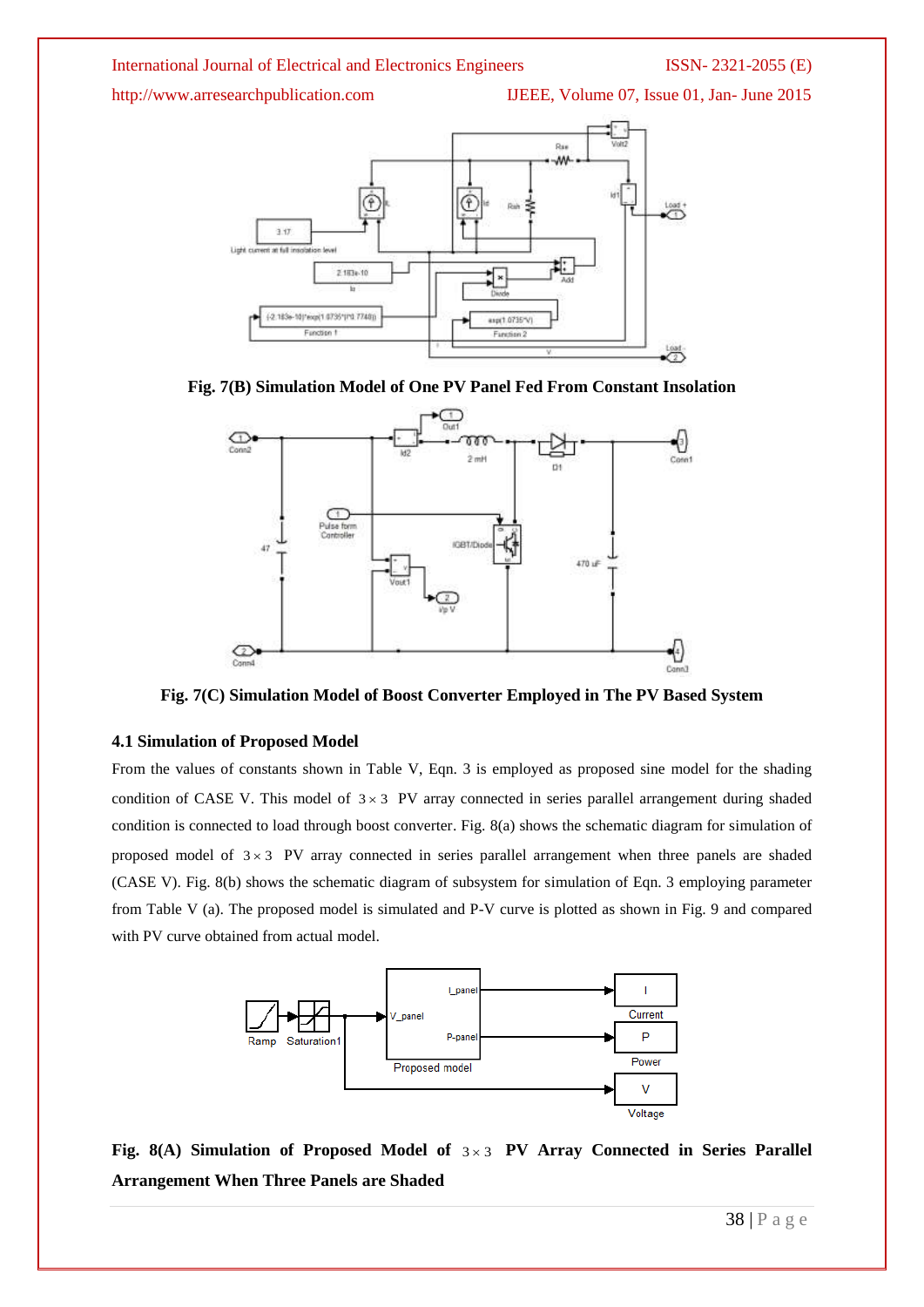### **V. RESULTS AND DISCUSSION**

Fig. 3 has shown the I-V and P-V characteristics of 50 W single PV panel given by manufacturer for constant temperature  $25^{\circ}$ C and constant insolation 1000 W/m<sup>2</sup> operation. The electrical characteristics is non linear as given by Eqn. 1. Fig. 4 shows the  $3 \times 3$  PV panel array connected in series-parallel arrangement. The PV array is subjected to 100% shading condition and its characteristics is explained by considering different cases as shown in Fig 5(a) to Fig. 5(e). The P-V curves shows that the multiple peak points are formed for different shading cases and it becomes more complex to control the operating point. The MPPT techniques fail to track GMPP with normal perturbation and observation method. The operating point may become stable at local MPP which shall reduce the overall efficiency of PV system. To resolve the said problem, the sine model is proposed as shown in Eqn. 3, for predicting the GMPP. The parameters of proposed model and the observed root mean square error (RMSE) for each shading case in comparison with detailed simulation are shown in Table IV (a) and IV (b).



Fig. 8 (B) Simulation of Proposed Model of  $3 \times 3$  PV Array (CASE 5) Employing Eqn. 3 and **Constant Parameters From Table V (A)**



**Fig. 9 The P-V Characteristic Obtained From Single Diode Model and Proposed Model for The Case When Three Panels are Shaded as Shown in Fig. 5(D)**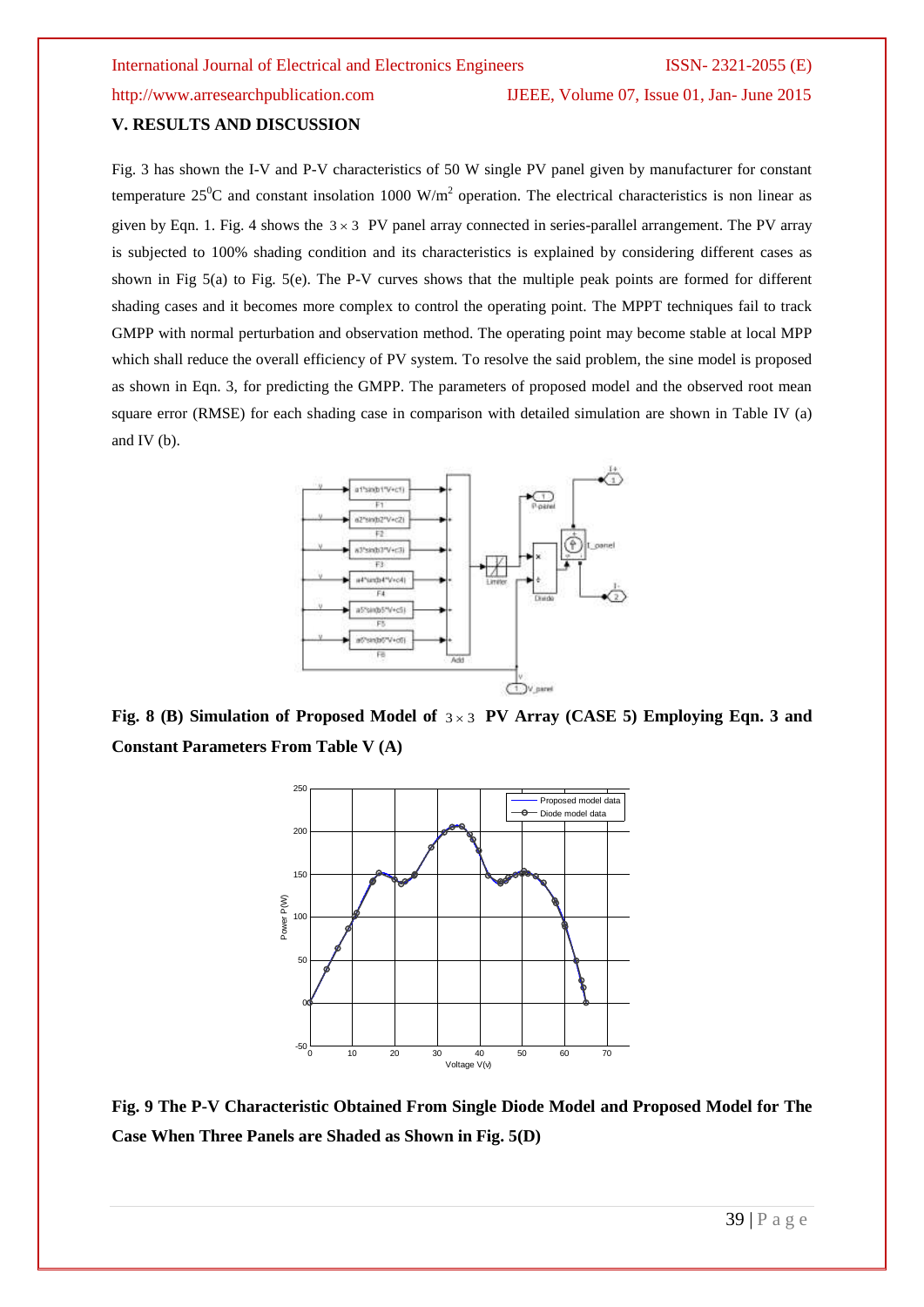http://www.arresearchpublication.com IJEEE, Volume 07, Issue 01, Jan- June 2015

**Table III. Table Showing Values Of Voltage, Current And Power At Different Load Conditions** 

**for PV Array with Different-Panels 100% Shaded.**

| No Shading (CASE 1)<br>1-Panel Shaded (CASE 2) |         |          | 2-Panels Shaded (CASE 3)<br>2-Panels Shaded (CASE 4) |        |        |             | 3-Panels Shaded (CASE 5) |        |             | 3-Panels Shaded(CASE-6) |        |             |        |        |             |       |       |
|------------------------------------------------|---------|----------|------------------------------------------------------|--------|--------|-------------|--------------------------|--------|-------------|-------------------------|--------|-------------|--------|--------|-------------|-------|-------|
| $V_{\rm P}$                                    | Iь      | P        | $V_{\rm P}$                                          | łъ     | p      | $V_{\rm P}$ | Iъ                       | p      | $V_{\rm P}$ | lp.                     | P      | $V_{\rm P}$ | ь      | p      | $V_{\rm P}$ | lp.   | P     |
| 0                                              | 9.51    | $\Omega$ | o                                                    | 9.506  | o      | o           | 9.51                     | o      | o           | 9.5                     | o      | o           | 9.51   | o      | o           | 9.51  | o     |
| з                                              | 9.51    | 28.53    | 5                                                    | 9.506  | 47.53  | 10          | 9.51                     | 95.1   | 5.23        | 9.51                    | 49.737 | 4.009       | 9.62   | 38.55  | 4           | 9.51  | 38    |
|                                                | 9.51    | 66.57    | 10                                                   | 9.506  | 95.06  | 15          | 9.51                     | 142.65 | 10          | 9.45                    | 94.5   | 6.683       | 9.51   | 63.55  | 7           | 9.51  | 66.6  |
| 9.51                                           | 9.51    | 90.44    | 15                                                   | 9.506  | 142.59 | 20          | 9.51                     | 190.2  | 16.82       | 9.45                    | 158.94 | 9.161       | 9.424  | 86.33  | 10          | 9.51  | 95.1  |
| 19.02                                          | 9.51    | 180.88   | 20                                                   | 9.506  | 190.12 | 29.64       | 9.435                    | 279.65 | 17.01       | 9.007                   | 153.2  | 10.68       | 9.401  | 100.4  | 13.76       | 9.51  | 130.9 |
| 23.75                                          | 9.501   | 225.64   | 24.52                                                | 9.506  | 233.08 | 31.78       | 9.29                     | 295.23 | 18.2        | 8.572                   | 156.01 | 14.85       | 9.453  | 140.37 | 17.13       | 9.51  | 162.9 |
| 28.52                                          | 9.507   | 271.13   | 32.89                                                | 9.312  | 306.27 | 33.2        | 9.087                    | 301.68 | 19.93       | 7.582                   | 151.1  | 16.34       | 9.263  | 151.35 | 17.16       | 9.499 | 163   |
| 33.28                                          | 9.508   | 316.42   | 35.75                                                | 8.894  | 317.96 | 34.78       | 8.663                    | 301.29 | 22.73       | 6.35                    | 144.33 | 20.07       | 7.167  | 143.84 | 23.84       | 9.507 | 226.6 |
| 38.02                                          | 9.502   | 361.26   | 37.75                                                | 8.36   | 315.59 | 36          | 8.17                     | 294.12 | 25.42       | 6.4                     | 162.68 | 21.6        | 6.386  | 137.93 | 29.35       | 9.447 | 277.3 |
| 38.84                                          | 9.474   | 367.97   | 40.5                                                 | 7.341  | 297.31 | 39.24       | 6.19                     | 242.89 | 32.44       | 6.492                   | 210.6  | 22.48       | 6.28   | 141.17 | 31.8        | 9.284 | 295.2 |
| 42.5                                           | 9.444   | 401.37   | 42.44                                                | 6.48   | 275.01 | 40.31       | 5.348                    | 215.57 | 37.19       | 6.323                   | 235.15 | 28.66       | 6.319  | 181.1  | 32.11       | 9.247 | 296.9 |
| 43.26                                          | 9.408   | 406.99   | 46.85                                                | 6.215  | 291.17 | 41.07       | 4.712                    | 193.52 | 40.56       | 6.34                    | 257.15 | 33.63       | 6.072  | 204.2  | 34.05       | 8.846 | 301.2 |
| 44.45                                          | 9.432   | 419.25   | 50.76                                                | 5.935  | 301.26 | 41.82       | 4.049                    | 169.32 | 45          | 6                       | 270    | 37.73       | 5.199  | 196.15 | 35.41       | 8.322 | 294.7 |
| 50.86                                          | 8.878   | 451.53   | 53.11                                                | 5.549  | 294.7  | 42.52       | 3.411                    | 145.03 | 52.04       | 5.715                   | 297.4  | 39.85       | 4.44   | 176.93 | 36.39       | 7.782 | 283.2 |
| 52.72                                          | 8.426   | 444.21   | 54.68                                                | 5.163  | 282.31 | 44.91       | 3.142                    | 141.1  | 55.67       | 4.842                   | 269.55 | 42          | 3.519  | 147.79 | 37.17       | 7.252 | 269.6 |
| 58.23                                          | 5.823   | 339.07   | 56.74                                                | 4.486  | 254.53 | 49.25       | 3.046                    | 150.01 | 58.7        | 3.669                   | 215.37 | 48.43       | 3.079  | 149.11 | 38.54       | 6.092 | 234.8 |
| 60.83                                          | 3.464   | 210.71   | 58.1                                                 | 3.936  | 228.68 | 50.87       | 2.963                    | 150.72 | 59.3        | 3.302                   | 195.8  | 50.07       | 3.011  | 150.76 | 40.53       | 3.981 | 161.3 |
| 62.02                                          | 2.928   | 181.59   | 59.17                                                | 3.455  | 204.43 | 52.32       | 2.853                    | 149.26 | 59.6        | 3.33                    | 198.46 | 51.44       | 2.927  | 150.56 | 41.12       | 3.27  | 134.5 |
| 62.14                                          | 2.767   | 171.94   | 61.24                                                | 2.417  | 148.01 | 53.78       | 2.695                    | 144.93 | 61.74       | 2.366                   | 146.07 | 55.06       | 2.532  | 139.41 | 41.88       | 2.31  | 96.7  |
| 62.58                                          | 2.519   | 157.63   | 62.2                                                 | 1.892  | 117.68 | 56.25       | 2.331                    | 131.11 | 62.72       | 1.662                   | 104.24 | 57.74       | 2.058  | 118.82 | 42.14       | 1.979 | 83.4  |
| 63.07                                          | 2.273   | 143.35   | 62.82                                                | 1.541  | 96.8   | 57.08       | 2.177                    | 124.26 | 63.3        | 1.1                     | 69.63  | 58.01       | 1.994  | 115.67 | 42.34       | 1.714 | 72.6  |
| 64.4                                           | 0.918   | 59.11    | 63.38                                                | 1.214  | 76.94  | 60.84       | 1.315                    | 80     | 64.03       | 0.8373                  | 53.61  | 60.21       | 1.476  | 88.86  | 43.11       | 0.67  | 28.94 |
| 64.46                                          | 0.8595  | 55.4     | 63.81                                                | 0.9621 | 61.39  | 63.11       | 0.6864                   | 43.31  | 64.08       | 0.6                     | 38.44  | 62.79       | 0.7791 | 48.91  | 43.19       | 0.55  | 23.97 |
| 65.04                                          | 0.3252  | 21.15    | 64.54                                                | 0.5247 | 33.86  | 65.3        | 0.035                    | 2.28   | 64.5        | 0.3                     | 19.35  | 64.081      | 0.4026 | 25.79  | 43.55       | 0.05  | 2.3   |
| 65.32                                          | 0.06532 | 4.26     | 65.4                                                 | o      | o      | 65.35       | o                        | o      | 65.2        | o                       | o      | 64.51       | 0.2757 | 17.78  | 43.56       | o     | o     |

# **Table IV (A) Sine Model Parameters for P-V Characteristics for Different Cases (1-6)**

| Sine model     | <b>CASES</b>  |               |               |          |               |              |  |  |  |
|----------------|---------------|---------------|---------------|----------|---------------|--------------|--|--|--|
| parameters     | <b>CASE 1</b> | <b>CASE 2</b> | <b>CASE 3</b> | CASE 4   | <b>CASE 5</b> | CASE 6       |  |  |  |
| aı             | 442.5         | 316.8         | 254.1         | 257.5    | 360.7         | 340          |  |  |  |
| bı             | 0.057         | 0.045         | 0.0501        | 0.046    | 0.064         | 0.094        |  |  |  |
| c <sub>1</sub> | $-0.408$      | $-0.152$      | $-0.079$      | $-0.157$ | 0.011         | $-0.515$     |  |  |  |
| a <sub>2</sub> | 529.6         | 43.46         | 37.38         | 74.23    | 448.9         | 1027         |  |  |  |
| $\mathbf{b}_2$ | 0.142         | 0.219         | 0.195         | 0.179    | 0.096         | 0.192        |  |  |  |
| c <sub>2</sub> | $-2.058$      | 4.786         | 2.093         | $-2.779$ | 2.891         | 1.338        |  |  |  |
| $a_3$          | 3.393         | $-1295$       | 24.47         | 54.53    | 277.9         | 886          |  |  |  |
| b3             | 0.427         | 0.305         | 0.305         | 0.294    | 0.115         | 0.199        |  |  |  |
| C3             | $-1.85$       | $-0.564$      | $-2.701$      | $-3.023$ | 5.751         | $-1.918$     |  |  |  |
| a,             | 669.9         | 1252          | 14.57         | 35.44    | 29.78         | 1.704        |  |  |  |
| $b4$           | 0.132         | 0.305         | 0.49          | 0.306    | 0.201         | 0.888        |  |  |  |
| C4             | 1.3           | 5.7           | $-3.731$      | $-0.392$ | 0.683         | $-5.85$      |  |  |  |
| as             | $\bf{0}$      | 105.4         | 7.619         | 1.995    | 15.53         | 0            |  |  |  |
| $b_5$          | 0             | 0.251         | 0.722         | 0.454    | 0.343         | 0            |  |  |  |
| c5             | 0             | 0.742         | $-1.169$      | $-0.435$ | 8.717         | $\mathbf{0}$ |  |  |  |
| a <sub>6</sub> | $\mathbf{0}$  | 3.172         | 5.379         | 111      | 3.946         | 0            |  |  |  |
| $\mathbf{b}_6$ | 0             | 0.664         | 0.993         | 0.145    | 0.586         | 0            |  |  |  |
| C6             | $\mathbf{0}$  | $-0.123$      | $-6.845$      | 1.012    | $-0.196$      | 0            |  |  |  |
| <b>RMSE</b>    | 8.007         | 17.3          | 3.163         | 10.53    | 4.03          | 1.293        |  |  |  |

# **Table IV (B) Sine Model Parameters for I-V Characteristics for Different Cases**

| Sine model<br>parameters | <b>CASES</b> |          |          |          |          |         |  |  |  |  |
|--------------------------|--------------|----------|----------|----------|----------|---------|--|--|--|--|
|                          | CASE 1       | CASE 2   | CASE 3   | CASE 4   | CASE 5   | CASE 6  |  |  |  |  |
| $11 -$                   | 15           | 11:79    | T.418    | 8.996    | 9.752    | 15.67   |  |  |  |  |
| bi.                      | 0.0482       | 0.04209  | 0.029    | 0.027    | 0.032    | 0.071   |  |  |  |  |
| 61                       | 0.411        | 0.6053   | 0.787    | 126:     | 1.284    | 6.457   |  |  |  |  |
| $+1$                     | 0.433        | 2.46     | 3.331    | 1.051    | 2.031    | 0.535   |  |  |  |  |
| h,                       | 0.183        | 0.089    | 0.061    | 8.137    | 0.084    | 0.262   |  |  |  |  |
| $e_T$                    | 3.424        | 2.296    | 0.919    | 7.055    | 2.439    | 3.701   |  |  |  |  |
| $B_2$                    | 6.387        | 0.273    | 1.0593   | 0.521    | 0.875    | 0.0822  |  |  |  |  |
| ы.                       | 0.0345       | 8343     | 0.216    | 0.051    | 0.287    | 0.545   |  |  |  |  |
| $\epsilon_1$             | 2,676        | $-1.034$ | 1.164    | 2.851    | $-3.361$ | 1,956   |  |  |  |  |
| 84                       | 0.542        | 0.137    | 0.178    | 0.341    | 0.627    | 0.0615  |  |  |  |  |
| b.                       | 0.394        | 0.501    | 0.33     | 0.473    | 0.304    | 0.607   |  |  |  |  |
| $E_4$                    | 1.074        | $-4.291$ | 4374     | 0.219    | 4.703    | 4.053   |  |  |  |  |
| $\frac{1}{2}$            | 0.5143       | 0.669    | 0.201    | 34.43    | 0.192    | 6,667   |  |  |  |  |
| by.                      | 0.405        | 0.209    | 0.498    | 0.734    | 0.539    | 0.128   |  |  |  |  |
| 54                       | $-3.92$      | 1.676    | $-4.074$ | 1.775    | 0.858    | 2.7.    |  |  |  |  |
| $\mathbf{z}_4$           | ŭ.           | 0.074    | n        | 0.476    | 0.093    | 0.0021  |  |  |  |  |
| Ъu.                      | ō            | 0.769    | $\alpha$ | 0.293    | 0.626    | 1,329   |  |  |  |  |
| Ed.                      | ö            | 3.4T2    | 0        | $-2.526$ | $-2.362$ | 7.363   |  |  |  |  |
| <b>RMSE</b>              | 0.1396       | 0.03754  | 0.1549   | 0.1609   | 0.08378  | 0.01165 |  |  |  |  |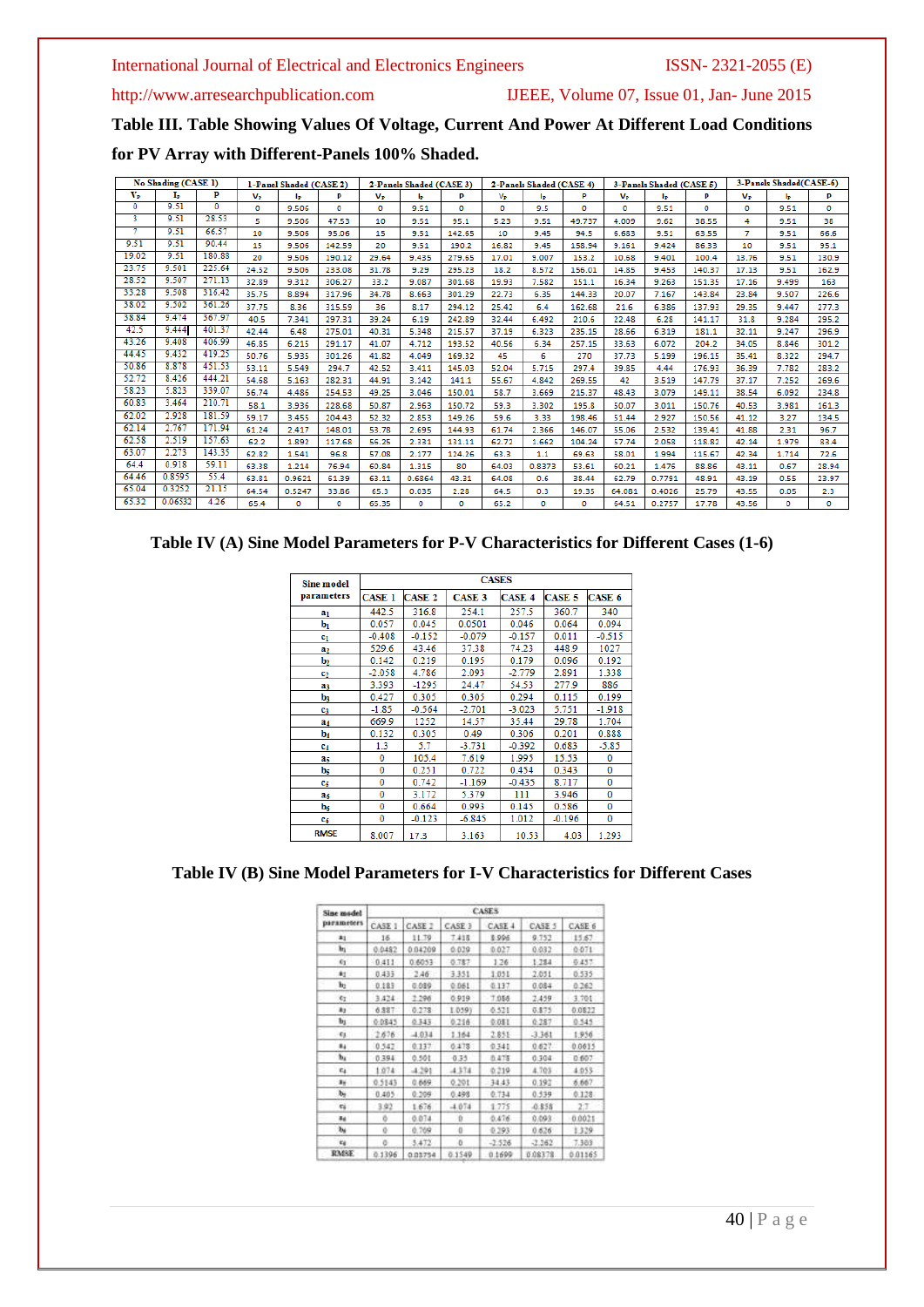### http://www.arresearchpublication.com IJEEE, Volume 07, Issue 01, Jan- June 2015

It is observed from the obtained characteristics that the total maximum power output with shading is less than the actual power capacity of PV array. This difference of power is because of shading loss. This shading loss is also proportional to the position of shaded panel in an array. Fig. 5(e) shows that by changing switch position of FPDT switch from *b-f-c-g* to *f-g-b-c*, the position of shaded PV panels is changed and the PV characteristics shows only single peak. This reconfiguration of panels makes it suitable for MPPT with P &O method.

### **VI. CONCLUSIONS**

This paper has discussed the performance of a  $3 \times 3$  PV array at different shading conditions. It has considered the six different cases (I to VI) of shading of a  $3 \times 3$  PV array and the P-V characteristics are plotted at for these shading conditions. The shading loss due to shading effect can be easily determined. Considering the case V (shown in Fig 5(d)), it is revealed that the power output of PV array can be improved by reconfiguration of PV panels connection, as shown in Fig 5(e). The paper has also proposed the model given by Eqn. 3. When different panels are shaded the characteristic is compared from model and detailed simulation of PV array system. The simulation result is shown in Fig. 9 which indicates that the proposed model PV characteristic is matching with the diode model based PV array for shading condition in case 5. The same is also validated for all cases and RMSE is obtained. Hence proposed model can be used to predict the position of local and global peak power points for maximum power point operation thereby simplifying the control algorithm in real time.

### **REFERENCES**

- [1] L. N. Rao and S. Gairola, "Modeling and Constant Power Operation of Photovoltaic (PV) Panel Employing PSO," International Conference on Electrical, Electronics, Signals, Communication and Optimization EESCO, Jan.  $24^{th}$  &  $25^{th}$  2015. Visakhapatnam, India, paper no OR203
- [2] D. Dondi, D Brunelli, L. Benini, P. Pavan and L. Larcher, " Photovoltaic cell modeling for solar energy powered sensor networks," IWASI, International workshop on Advances on sensors and interface. 2007.  $26<sup>th</sup>$  -27<sup>th</sup> June, 2007, Bari, Italy.
- [3] J.S. Ramos, H. M Ramos, " Solar powered pumps to supply water for rular or isolated zones: A case study," ELSEVIER, Science direct Energy for sustainable Development 13, pp. 151-158, 2009.
- [4] M. Kolhe, J.C. Joshi and D.P. Kothari, " Performance analysis of a directly coupled photovoltaic water pumping system," IEEE Transactions on energy conversion vol. 19, no.3, pp. 613-618, Sep 2004
- [5] M. A. S. Masoum, H. Dehbonei, and E. F. Fuchs, "Theoretical and experimental analyses of photovoltaic systems with voltage and current-based maximum power-point tracking," IEEE Trans. Energy Conversion., vol. 17, no. 4, pp. 514–522, Dec. 2002.
- [6] L. Gao, R.A. Dougal, S. Liu and A. P. Iotova, "Parallel-connected solar PV system to address partial and rapidly fluctuating shadow conditions," IEEE Trans. Industrial electronics., vol. 56, no. 5, pp. 1548–1556, May. 2009.
- [7] W. Xiao, N. Ozog and W. G. Dunford "Topology study of Photovoltaic interface for maximum power point tracking" IEEE Transactions on Industrial Electronics, vol. 54, no. 3, pp. 1696–1703. Jun. 2007.